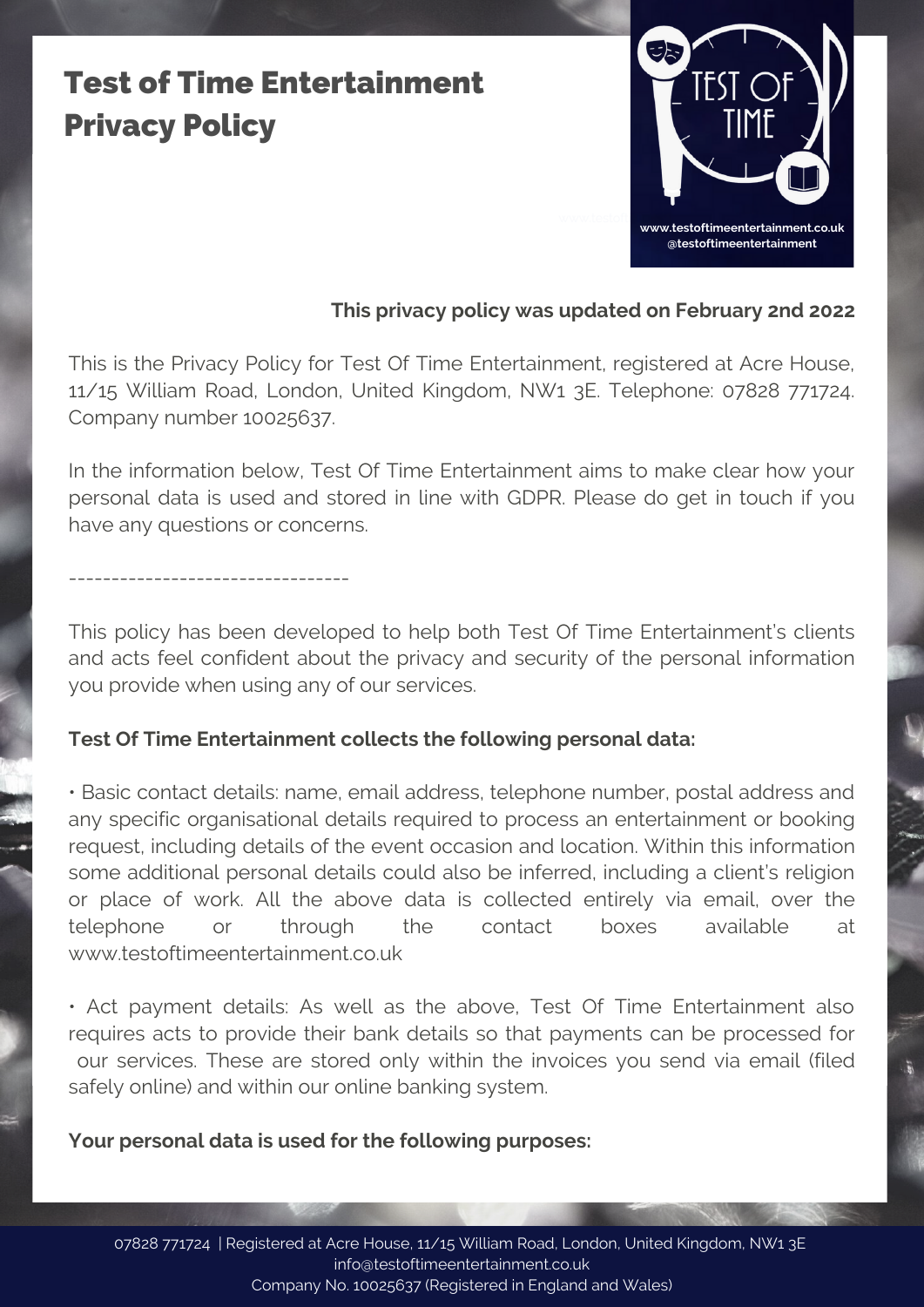## Test of Time Entertainment Privacy Policy



• to communicate with you ahead of, and directly after, an event or booking

- to provide you with any relevant news and opportunities with regards to the services and work you have expressed an interest in
- to provide customer support

Any personal data will be retained for as long as it is necessary to provide you with information on the services you have either requested or supply. Your contact details will be held unless you notify Test Of Time Entertainment that you no longer wish for your details to be used and stored. As a very small company, driven by strong working relationships, there is no one-size-fits-all time limit on how long it is appropriate to hold on to contact details, but this is reviewed regularly.

You can unsubscribe from occasional emails at any time by emailing info@testoftimeentertainment.co.uk

#### **Client's Email Addresses**

Test Of Time Entertainment respects the privacy of your personal information, does not use a generic mailing list and will not send junk mail. Occasionally, personal emails may be sent to see if, following a previous booking, you require entertainment for any upcoming events. This will be in-line with the working relationship previously developed. If you do not wish to be contacted in this way, please email info@testoftimeentertainment.co.uk and your details will be removed from the database.

Your details will not be passed on to any organisation beyond Test Of Time Entertainment without your explicit permission and understanding. This does not, however, include the acts/entertainers/musicians that you may hire for an event, who will be provided with only the relevant contact and event details at the time of the event.

07828 771724 | Registered at Acre House, 11/15 William Road, London, United Kingdom, NW1 3E info@testoftimeentertainment.co.uk Company No. 10025637 (Registered in England and Wales)